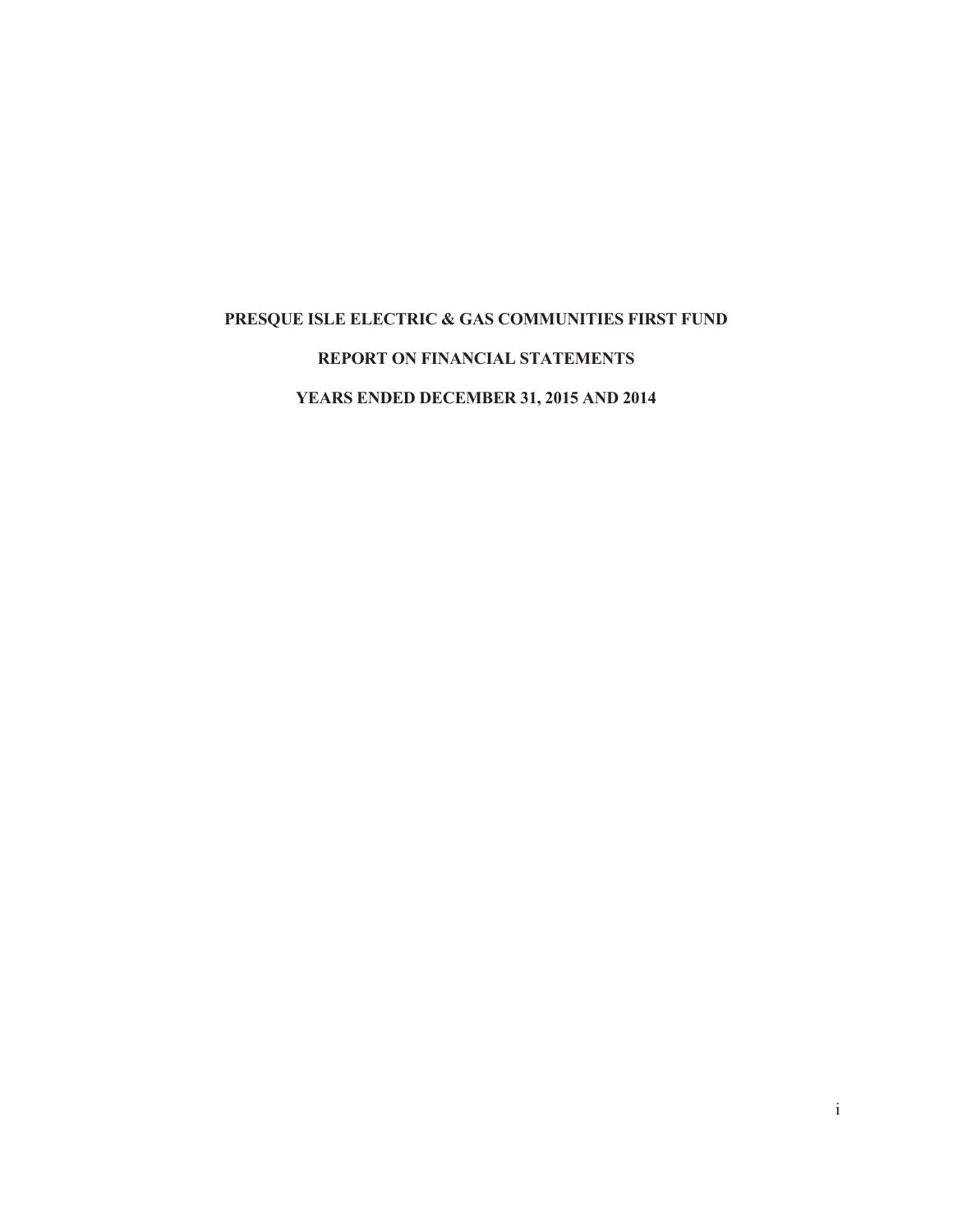# **TABLE OF CONTENTS**

|                                                   | Page     |
|---------------------------------------------------|----------|
| <b>Board of Directors</b>                         | 1        |
| <b>Auditor's Report</b>                           | $2 - 3$  |
| <b>Financial Statements:</b>                      |          |
| <b>Statements of Financial Position</b>           | 4        |
| Statements of Activities and Change in Net Assets | 5        |
| <b>Statements of Cash Flows</b>                   | 6        |
| Notes to Financial Statements                     | $7 - 10$ |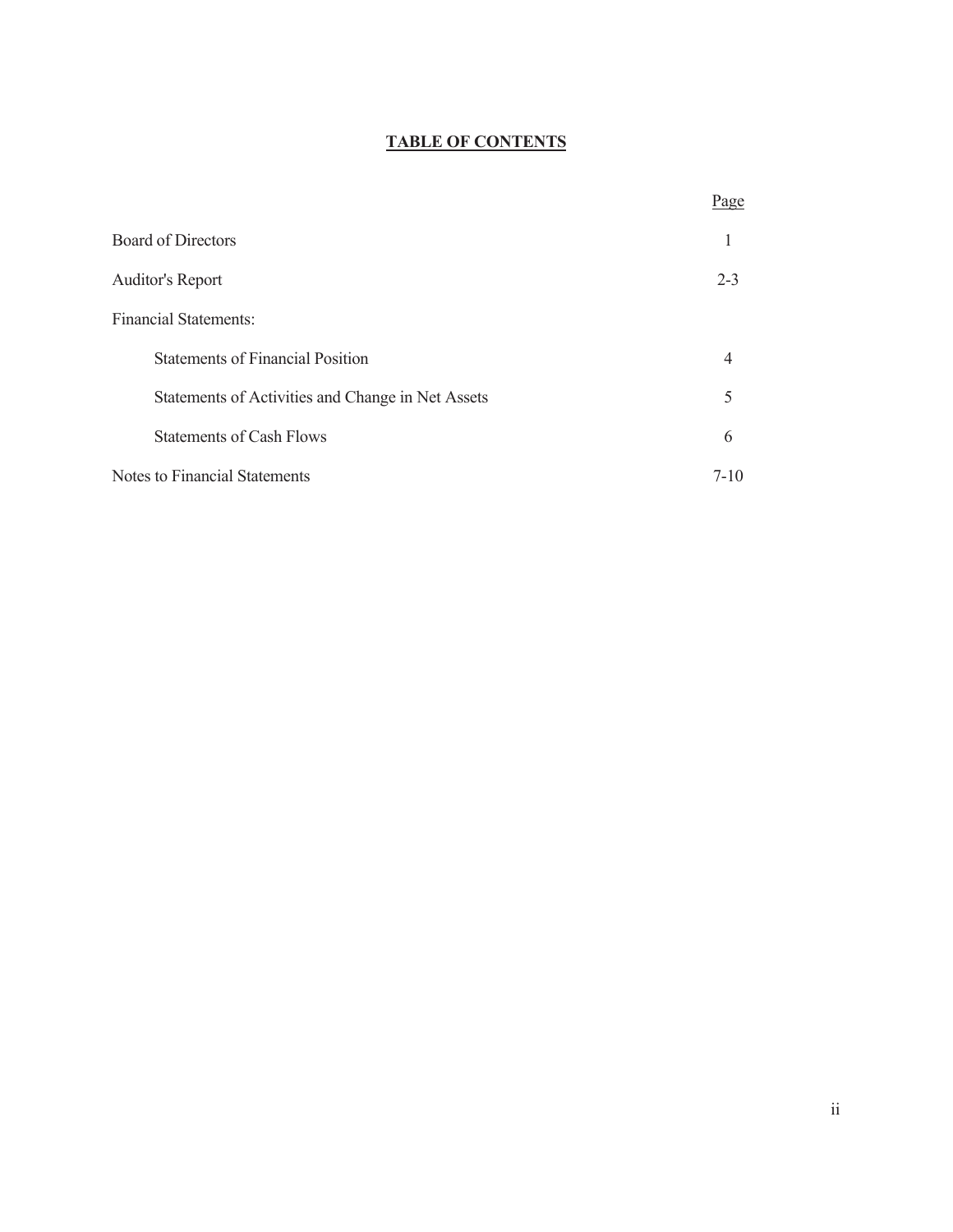# **PRESQUE ISLE ELECTRIC & GAS COMMUNITIES FIRST FUND BOARD OF DIRECTORS DECEMBER 31, 2015**

| Michael Myers         | Chairperson      |
|-----------------------|------------------|
| Daryl Barton          | Vice Chairperson |
| Barbara Hall          | Secretary        |
| Daniel Kandow         | Treasurer        |
| Joyce Foster          | Director         |
| Jennifer Standen      | Director         |
| <b>Betty Comoford</b> | Director         |
| Ann Douglas           | Director         |
| Jackie Robinson       | Director         |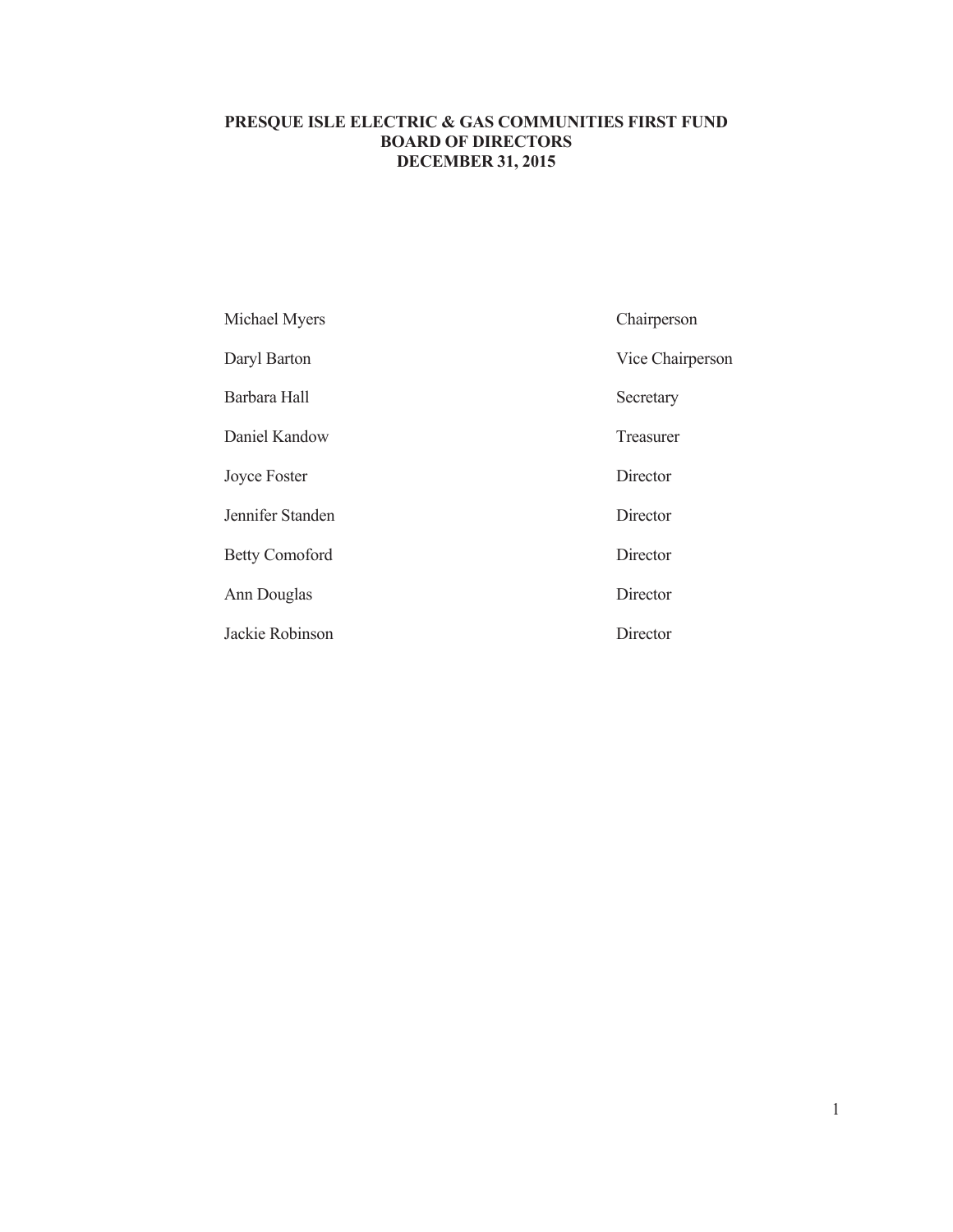

# **Independent Auditor's Report**

 To the Board of Directors Presque Isle Electric & Gas Communities First Fund Onaway, Michigan

We have audited the accompanying financial statements of Presque Isle Electric & Gas Communities First Fund (a nonprofit organization), which comprise the statement of financial position as of December 31, 2015, and the related statements of activities and cash flows for the year then ended, and the related notes to the financial statements.

## **Management's Responsibility for the Financial Statements**

Management is responsible for the preparation and fair presentation of these financial statements in accordance with accounting principles generally accepted in the United States of America; this includes the design, implementation, and maintenance of internal control relevant to the preparation and fair presentation of financial statements that are free from material misstatement, whether due to fraud or error.

## **Auditor's Responsibility**

Our responsibility is to express an opinion on these financial statements based on our audit. We conducted our audit in accordance with auditing standards generally accepted in the United States of America. Those standards require that we plan and perform the audit to obtain reasonable assurance about whether the financial statements are free from material misstatement.

An audit involves performing procedures to obtain audit evidence about the amounts and disclosures in the financial statements. The procedures selected depend on the auditor's judgment, including the assessment of the risks of material misstatement of the financial statements, whether due to fraud or error. In making those risk assessments, the auditor considers internal control relevant to the entity's preparation and fair presentation of the financial statements in order to design audit procedures that are appropriate in the circumstances, but not for the purpose of expressing an opinion on the effectiveness of the entity's internal control. Accordingly, we express no such opinion. An audit also includes evaluating the appropriateness of accounting policies used and the reasonableness of significant accounting estimates made by management, as well as evaluating the overall presentation of the financial statements.

 We believe that the audit evidence we have obtained is sufficient and appropriate to provide a basis for our audit opinion.

## **Opinion**

In our opinion, the financial statements referred to above present fairly, in all material respects, the financial position of Presque Isle Electric & Gas Communities First Fund as of December 31, 2015, and the changes in its net assets and its cash flows for the year then ended in accordance with accounting principles generally accepted in the United States of America.

> 731 S. Garfield Ave., Traverse City, MI 49686 tel. 231-946-8930 fax. 231-946-1377 www.harrisgroupcpa.com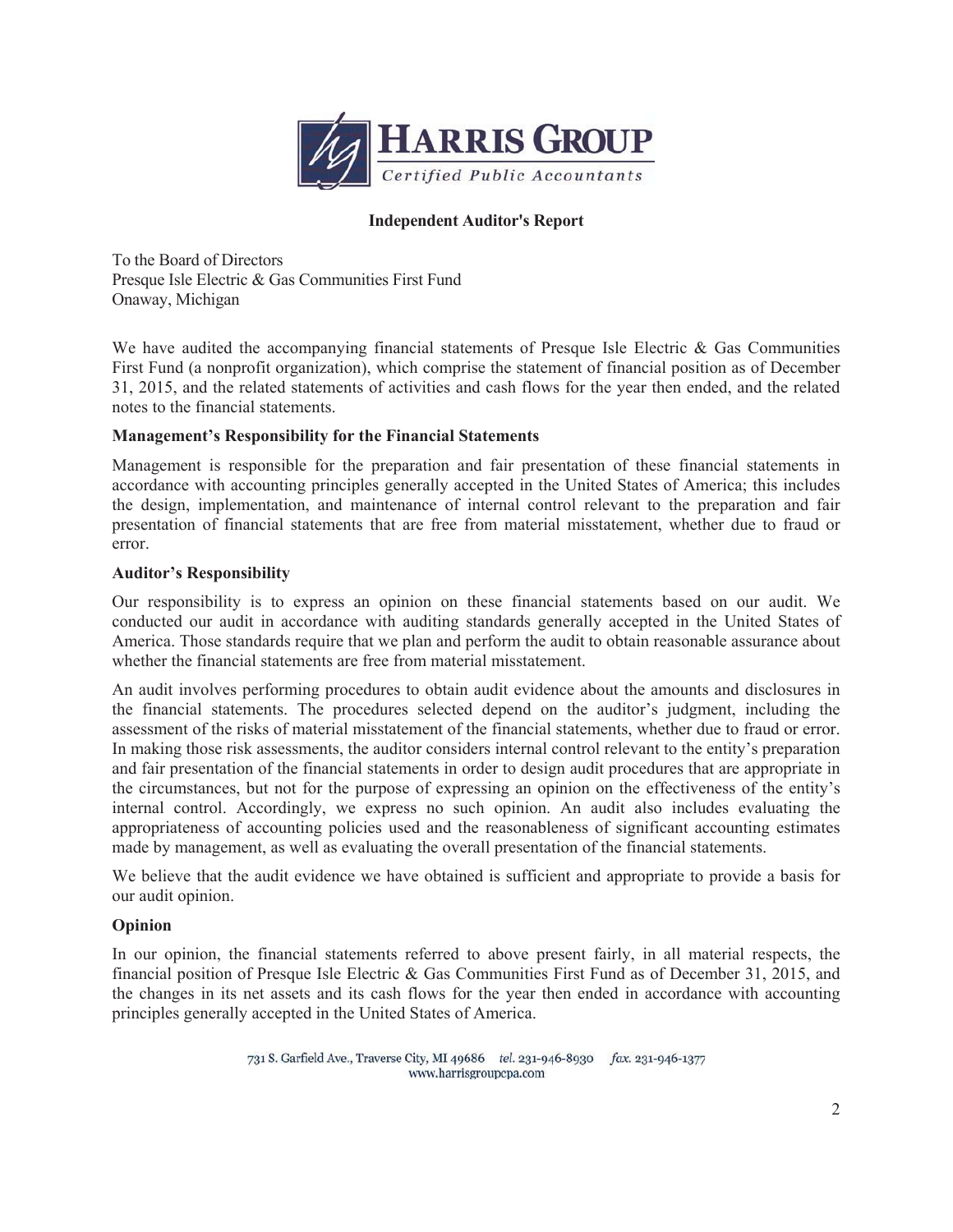#### **Other Matter**

 information in the form of financial statements without undertaking to obtain or provide any assurance that there are no material modifications that should be made to the financial statements. Accordingly, we The accompanying 2014 financial statements of Presque Isle Electric & Gas Communities First Fund were compiled by us. The objective of a compilation is to assist management in presenting financial do not express an opinion or provide any assurance about whether the financial statements are in accordance with accounting principles generally accepted in the United States of America.

HARRIS GROUP

 Traverse City, MI March 10, 2016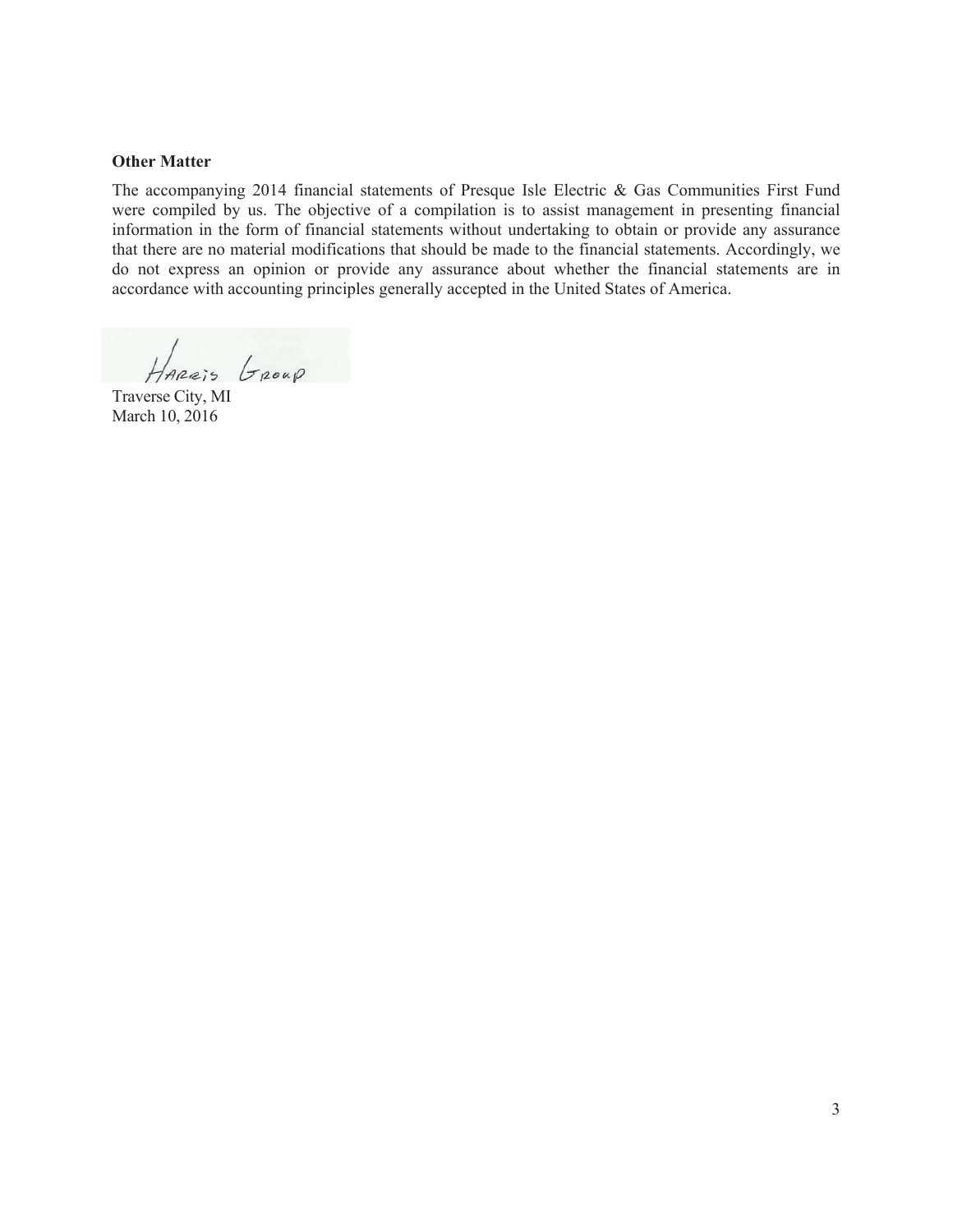# **PRESQUE ISLE ELECTRIC & GAS COMMUNITIES FIRST FUND STATEMENTS OF FINANCIAL POSITION DECEMBER 31, 2015 AND 2014**

|                                  | 2015          |         | (Unaudited)<br>2014        |         |
|----------------------------------|---------------|---------|----------------------------|---------|
| <b>ASSETS</b>                    |               |         |                            |         |
| Current assets:                  |               |         |                            |         |
| Cash                             | $\mathcal{S}$ | 100,462 | $\mathcal{S}$              | 95,230  |
| Cash - restricted                |               | 3,000   |                            | 3,000   |
| Account receivable               |               | 4,016   |                            | 4,155   |
| <b>TOTAL ASSETS</b>              |               | 107,478 | $\boldsymbol{\mathcal{S}}$ | 102,385 |
| <b>NET ASSETS</b>                |               |         |                            |         |
| <b>Net Assets</b>                |               |         |                            |         |
| Unrestricted                     | $\mathbb{S}$  | 69,651  | $\mathcal{S}$              | 69,385  |
| Unrestricted, designated         |               | 34,827  |                            | 30,000  |
| Permanently restricted           |               | 3,000   |                            | 3,000   |
| <b>TOTAL NET ASSETS</b>          |               | 107,478 |                            | 102,385 |
| TOTAL LIABILITIES AND NET ASSETS |               | 107,478 | \$                         | 102,385 |

The accompanying notes are an integral part of these statements.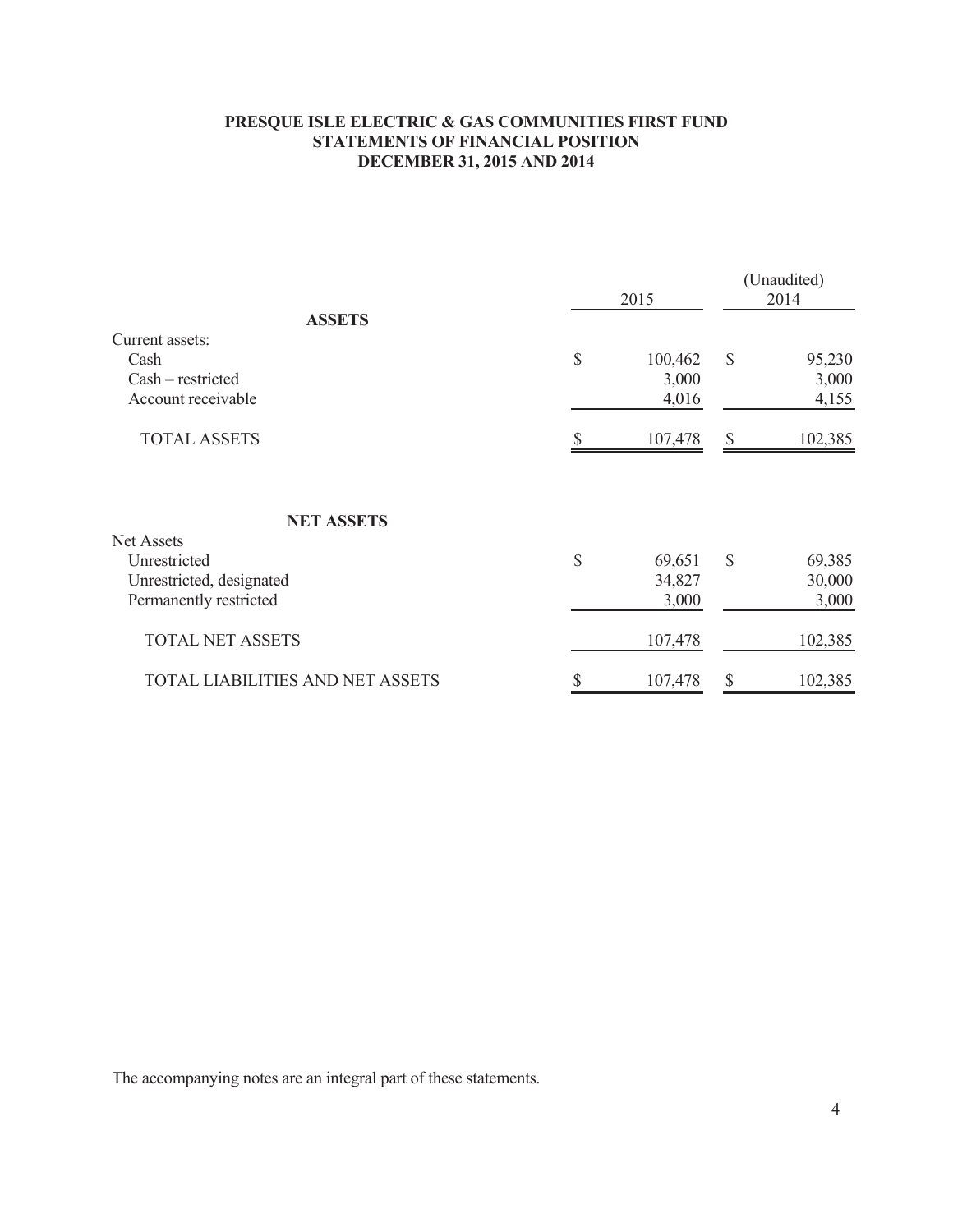# **PRESQUE ISLE ELECTRIC & GAS COMMUNITIES FIRST FUND STATEMENT OF ACTIVITIES AND CHANGE IN NET ASSETS FOR THE YEARS ENDED DECEMBER 31, 2015 AND 2014**

|                               | 2015          | (Unaudited)<br>2014     |  |
|-------------------------------|---------------|-------------------------|--|
| <b>REVENUE:</b>               |               |                         |  |
| Contributions – members       | \$<br>52,282  | $\mathcal{S}$<br>53,190 |  |
| Contributions - PIE&G         | 9,458         | 10,834                  |  |
| Interest                      | 95            | 61                      |  |
| <b>TOTAL REVENUE</b>          | 61,835        | 64,085                  |  |
| <b>EXPENSES:</b>              |               |                         |  |
| Grants                        | 38,865        | 38,002                  |  |
| Scholarships                  | 8,500         | 11,600                  |  |
| Professional fees             | 750           | 3,000                   |  |
| Program expense               | 7,361         | 6,916                   |  |
| Director's expense            | 1,266         | 1,000                   |  |
| <b>TOTAL EXPENSE</b>          | 56,742        | 60,518                  |  |
| <b>CHANGE IN NET ASSETS</b>   | 5,093         | 3,567                   |  |
| NET ASSETS, beginning of year | 102,385       | 98,818                  |  |
| NET ASSETS, end of year       | \$<br>107,478 | \$<br>102,385           |  |

The accompanying notes are an integral part of these statements.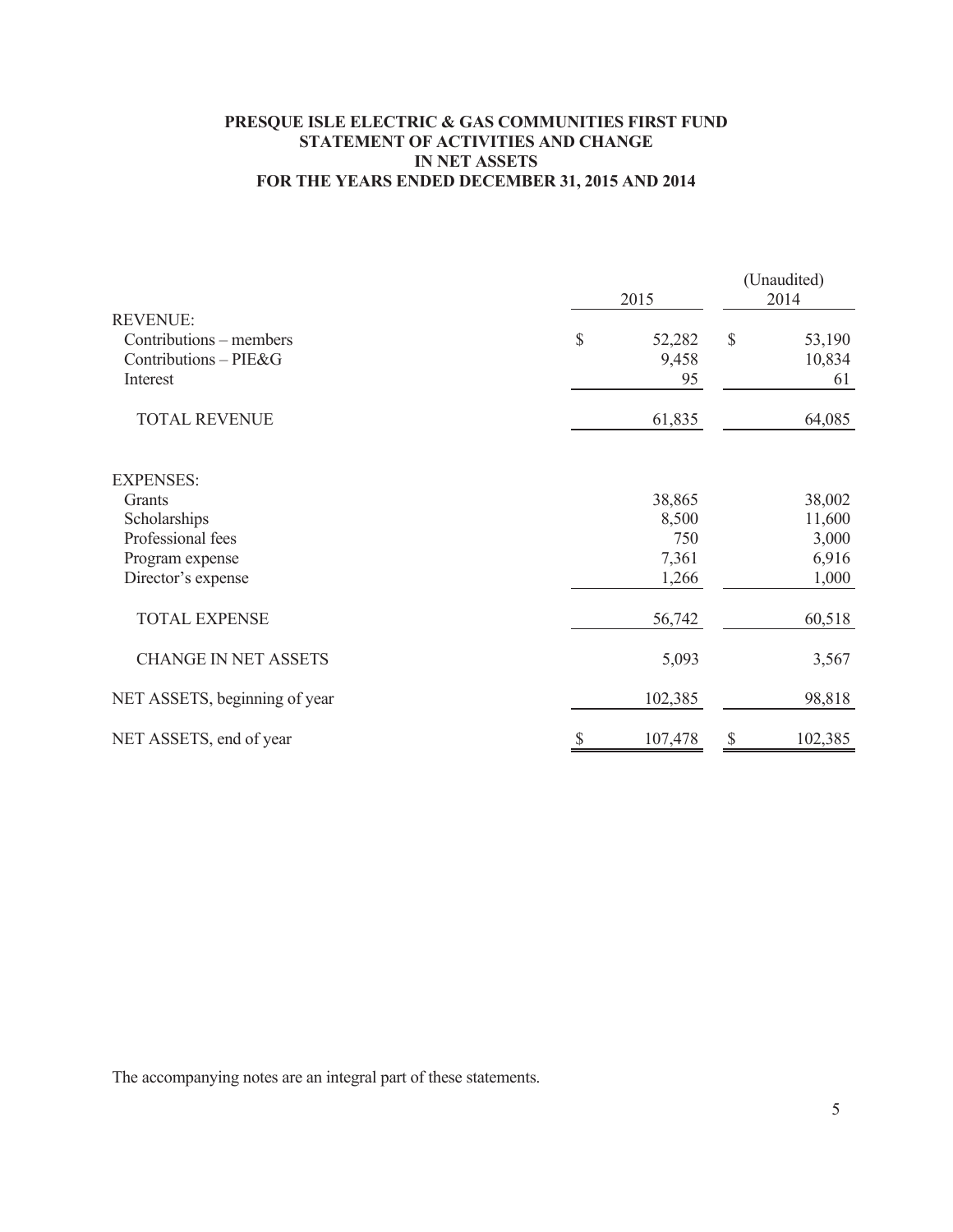# **PRESQUE ISLE ELECTRIC & GAS COMMUNITIES FIRST FUND STATEMENTS OF CASH FLOWS FOR THE YEARS ENDED DECEMBER 31, 2015 AND 2014**

|                                                                                                                                             | 2015          |                     | (Unaudited)<br>2014 |                      |
|---------------------------------------------------------------------------------------------------------------------------------------------|---------------|---------------------|---------------------|----------------------|
| Cash Flows From Operating Activities:<br>Cash payments for grants and scholarships<br>Cash payments for administrative and general expenses | $\mathcal{S}$ | (47,365)<br>(9,377) | $\mathcal{S}$       | (49,602)<br>(10,916) |
| Net Cash Used in Operating Activities                                                                                                       |               | (56, 742)           |                     | (60, 518)            |
| Cash Flows From Capital and Related Financing Activities:<br>Contributions                                                                  |               | 61,880              |                     | 64,259               |
| Cash Flows From Investing Activities:<br>Interest on investments                                                                            |               | 95                  |                     | 61                   |
| NET INCREASE (DECREASE) IN CASH                                                                                                             |               | 5,233               |                     | 3,802                |
| CASH, beginning of year                                                                                                                     |               | 98,230              |                     | 94,428               |
| CASH, end of year                                                                                                                           | \$            | 103,463             | \$                  | 98,230               |
| Cash as reported on the Statement of Financial Position                                                                                     |               |                     |                     |                      |
| Cash<br>Cash - restricted                                                                                                                   | \$            | 100,463<br>3,000    | \$                  | 95,230<br>3,000      |
|                                                                                                                                             | \$            | 103,463             | S                   | 98,230               |

The accompanying notes are an integral part of these statements.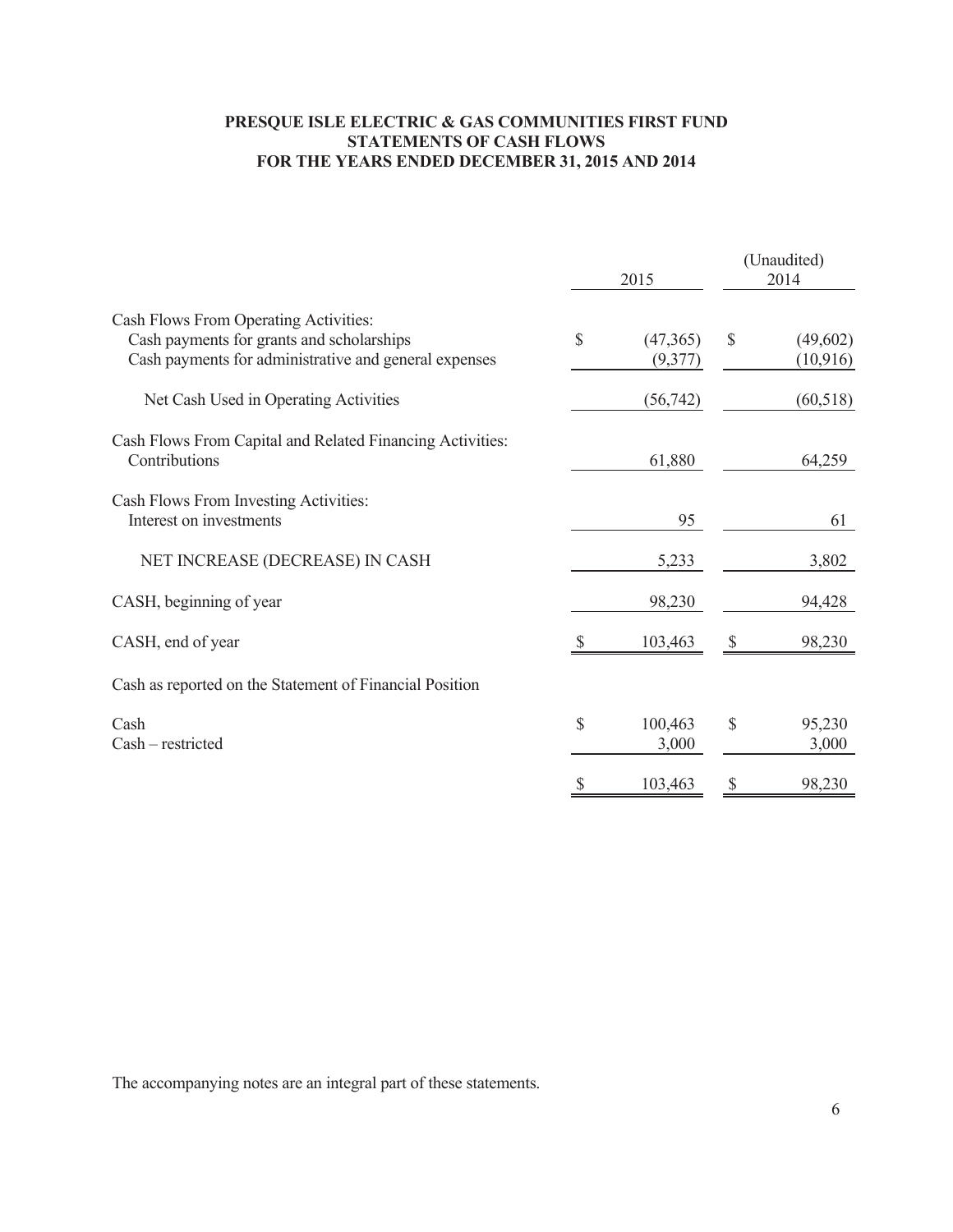# **NOTE 1: SUMMARY OF SIGNIFICANT ACCOUNTING POLICIES**

 following is a summary of the significant policies: The accounting policies of the Presque Isle Electric & Gas Communities First Fund conform to generally accepted accounting principles of the United States of America as applicable to non-profit organizations. The

#### Basis of Accounting

The financial statements have been prepared on the accrual basis of accounting.

#### Financial statement presentation

The Presque Isle Electric & Gas Communities First Fund is required to report information regarding its financial position and activities according to three classes of net assets: unrestricted, designated, and permanently restricted.

#### Cash

Cash is maintained in a money fund account.

#### Designated Grants

 Grants payable in future periods, subject to routine performance requirements by the grantee, are not recorded until paid.

#### Income Taxes

exempt from federal income taxes under Section 501(c)(3) of the Internal Revenue Code and is not a The First Fund has been advised by the Internal Revenue Service that it qualifies as an organization private foundation by virtue of its qualification as a supporting organization under Section  $509(a)(1)$ of the Internal Revenue Code and Revenue Ruling 76-401. Therefore, no provision for income taxes is reflected in the financial statements.

#### Functional allocations of expenses

The costs of providing the various programs and other activities have been summarized on a functional basis in the notes to the financial statements. Accordingly, certain costs have been allocated among charitable services and management and general.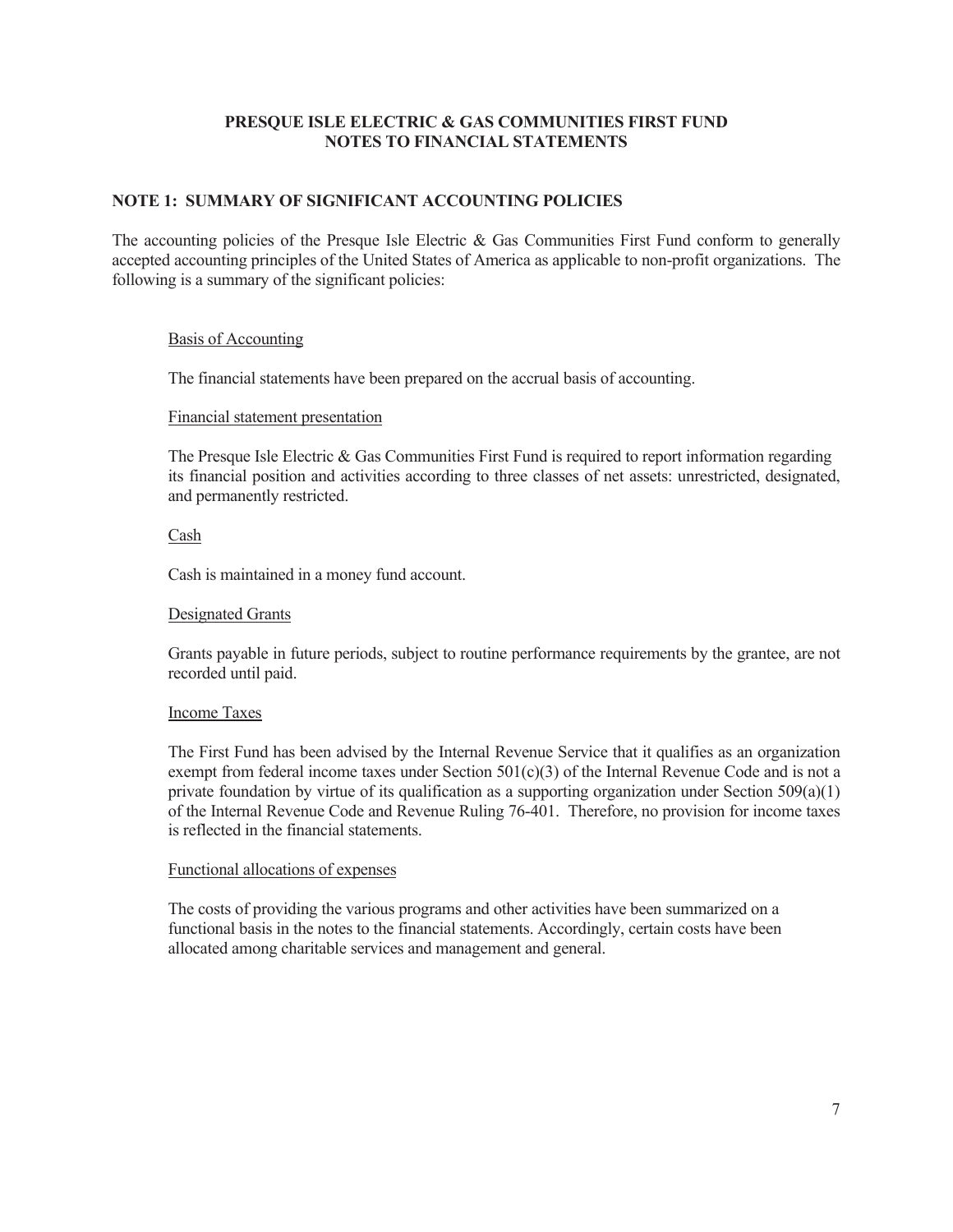# **NOTE 2: DESCRIPTION OF THE REPORTING ENTITY**

 affiliated with Presque Isle Electric & Gas Co-op (Presque Isle). The First Fund does not have authority to employees. All corporate powers are vested in a Board of Directors, which consists of nine people, each residing in one of the nine districts of Presque Isle's service area as designated by the Board of Directors of Presque Isle. The Presque Isle Electric & Gas Communities First Fund (First Fund) was formed on March 18, 1997 as a nonprofit corporation under the Michigan Nonprofit Corporation Act, Act 162 Public Act of 1982, and is issue any shares of stock and is financed through voluntary contributions from Presque Isle, its members and

 only for charitable purposes. The purpose of the First Fund shall be the accumulation and disbursement of funds for charitable purposes in the service area of Presque Isle. Upon dissolution of the First Fund, any remaining funds shall be distributed

 may exceed insured limits they are considered subject to minimal risk. Financial instruments which potentially subject the First Fund to concentration of significant credit risk consists of cash. The First Fund places its cash with a high quality financial institution. Although balances

#### **NOTE 3: RECEIVABLES**

 The receivable of \$4,016 and \$4,155 is due from Presque Isle Electric & Gas Co-op at December 31, 2015 collected from members and held by Presque Isle Electric & Gas Co-op. and 2014, respectively, for contributions from member electric bills. The receivable represents amounts

## **NOTE 4: RELATED PARTY TRANSACTIONS**

Presque Isle Electric & Gas Co-op (The Co-op) is exempt under IRS code section  $501(c)12$  and has the sole authority to select the initial members of the Board of Directors of the First Fund.

 The First Fund is required to report financial information to the Board of Directors of the Co-op on no less than an annual basis.

 for the First Fund's operations. The First Fund recognizes a contribution for the amount of services the Co-op The Co-op furnishes all personnel, office space and other necessary operating items such as computer time provides which totaled \$9,458 and \$10,834 for 2015 and 2014, respectively.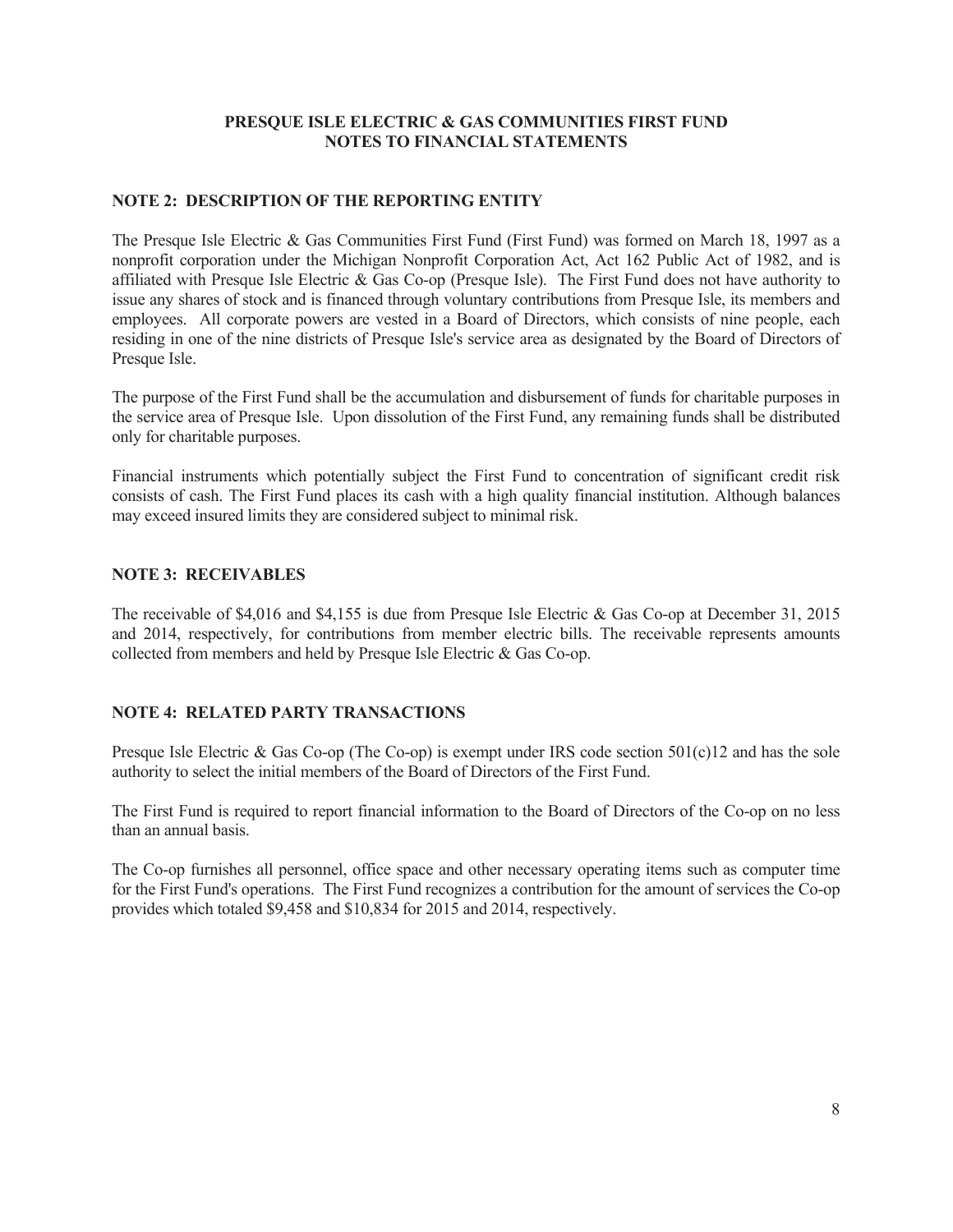# **NOTE 5: GRANTS AND SCHOLARSHIPS**

Grant activity is summarized as follows:

|                                                                                                                                                              | 2015 |                                      | (Unaudited)<br>2014 |                                      |
|--------------------------------------------------------------------------------------------------------------------------------------------------------------|------|--------------------------------------|---------------------|--------------------------------------|
| Designated grants – beginning of year<br>Grant actions approved<br>Amount paid less than approved amount<br>Approved grants cancelled within the fiscal year | \$   | 19,000<br>38,978<br>(286)<br>(2,500) | S                   | 18,781<br>45,062<br>(991)<br>(5,850) |
| <b>SUBTOTAL</b>                                                                                                                                              |      | 55,192                               |                     | 57,002                               |
| Grant payments                                                                                                                                               |      | (38, 865)                            |                     | (38,002)                             |
| Designated grants approved but not paid – end of year                                                                                                        |      | 16,327                               |                     | 19,000                               |

Scholarship activity is summarized as follows:

|                                                                                                               |    | 2015             |   | (Unaudited)<br>2014        |  |
|---------------------------------------------------------------------------------------------------------------|----|------------------|---|----------------------------|--|
| Designated scholarships – beginning of year<br>Scholarships approved<br>Amount paid less than approved amount | \$ | 11,000<br>16,000 | S | 9,600<br>15,000<br>(2,000) |  |
| <b>SUBTOTAL</b>                                                                                               |    | 27,000           |   | 22,600                     |  |
| Scholarship payments                                                                                          |    | (8,500)          |   | (11,600)                   |  |
| Designated scholarships approved but not paid – end of year                                                   |    | 18,500           | S | 11,000                     |  |

The total designated amount for grants and scholarships was \$34,827 and \$30,000 December 31, 2015 and 2014, respectively.

# **NOTE 6: RESTRICTED NET ASSETS**

The By-Laws require the retention of \$3,000 at all times. If, at any time, the assets of the First Fund fall below \$3,000, the First Fund shall be dissolved.